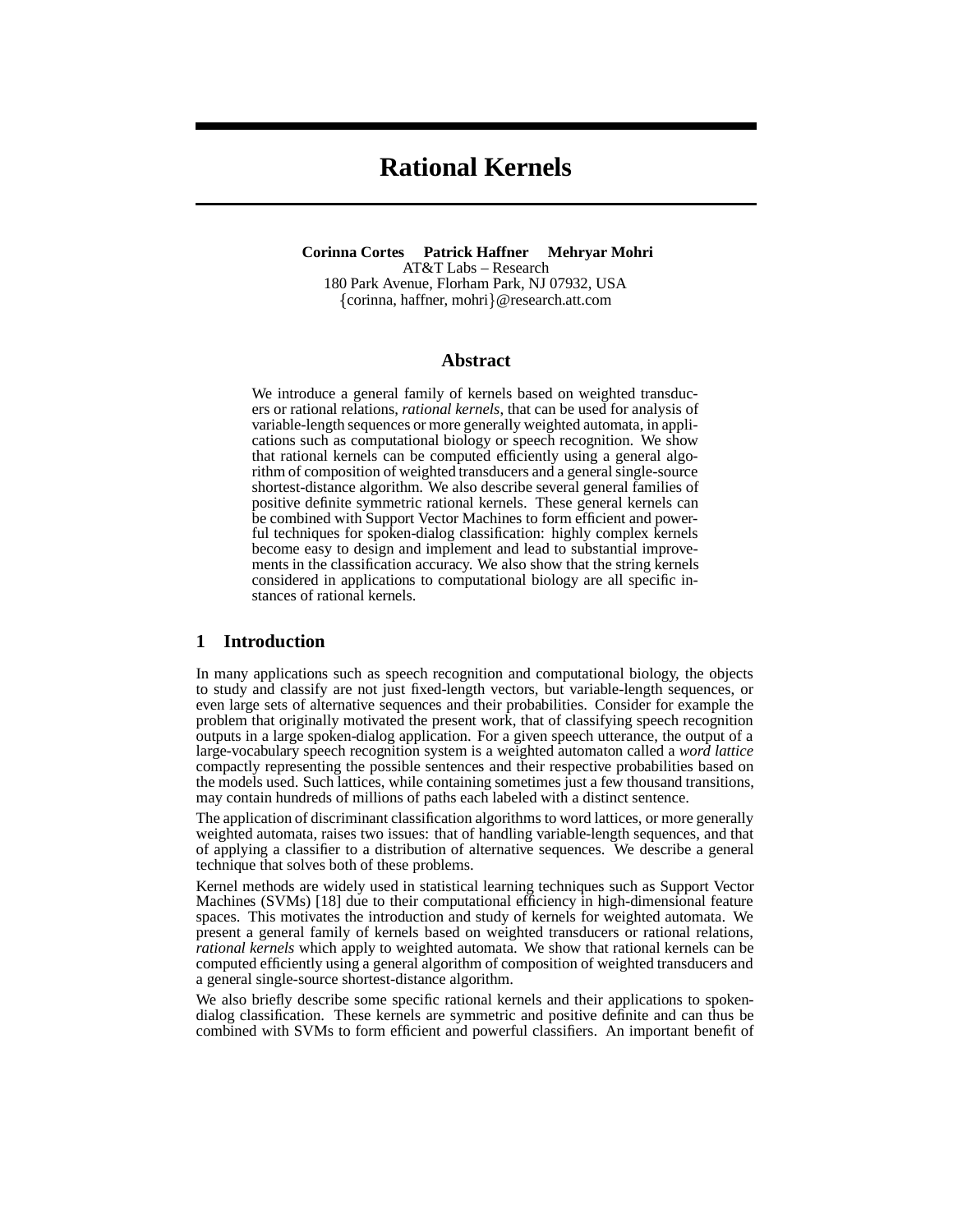| <b>SEMIRING</b> | <b>SET</b>                           | Œ            | ⊗ |           |  |
|-----------------|--------------------------------------|--------------|---|-----------|--|
| <b>Boolean</b>  |                                      |              |   |           |  |
| Probability     | TZ-                                  |              |   |           |  |
| LOg             | $\mathbb R$<br>$-\infty$ , $+\infty$ | $\oplus$ log |   | $+\infty$ |  |
| Tropical        | $\mathbb R$<br>$\infty, +\infty$     | mın          |   |           |  |

Table 1: Semiring examples.  $\oplus_{\log}$  is defined by:  $x \oplus_{\log} y = -\log(e^{-x} + e^{-y})$ .

our approach is its generality and its simplicity: the same efficient algorithm can be used to compute arbitrarily complex rational kernels. This makes highly complex kernels easy to use and helps us achieve substantial improvements in classification accuracy.

## **2 Weighted automata and transducers**

In this section, we present the algebraic definitions and notation necessary to introduce rational kernels.

**Definition 1** ([7]) *A system*  $(\mathbb{K}, \oplus, \otimes, \overline{0}, \overline{1})$  *is a* semiring *if:*  $(\mathbb{K}, \oplus, \overline{0})$  *is a commutative* monoid with identity element  $\overline{0}$ ;  $(\mathbb{K}, \otimes, \overline{1})$  is a monoid with identity element  $\overline{1}$ ;  $\otimes$  distributes  $over\oplus$ ; and  $\overline{0}$  is an annihilator for  $\otimes$ : for all  $a\in\mathbb{K},$   $a\otimes\overline{0}=\overline{0}\otimes a=\overline{0}.$ 

Thus, a semiring is a ring that may lack negation. Table 2 lists some familiar examples of semirings. In addition to the Boolean semiring and the probability semiring used to combine probabilities, two semirings often used in applications are the *log semiring* which is isomorphic to the probability semiring via a log morphism, and the *tropical semiring* which is derived from the log semiring using the Viterbi approximation.

**Definition 2** A weighted finite-state transducer T over a semiring  $\mathbb{K}$  is an 8-tuple T =  $(\Sigma, \Delta, Q, I, F, E, \lambda, \rho)$  where:  $\Sigma$  is the finite input alphabet of the transducer;  $\Delta$  is the *finite output alphabet;*  $Q$  *is a finite set of states;*  $I \subseteq Q$  *the set of initial states;*  $F \subseteq Q$  *the* set of final states;  $E \subseteq Q \times (\Sigma \cup \{\epsilon\}) \times (\Delta \cup \{\epsilon\}) \times \mathbb{K} \times Q$  a finite set of transitions;  $\lambda:I\to\mathbb{K}$  the initial weight function; and  $\rho:F\to\mathbb{K}$  the final weight function mapping  $F$  to  $\mathbb K$ .

*Weighted automata* can be formally defined in a similar way by simply omitting the input or the output labels.

Given a transition  $e \in E$ , we denote by  $p[e]$  its origin or previous state and  $n[e]$  its destination state or next state, and w[e] its weight. A *path*  $\pi = e_1 \cdots e_k$  is an element of  $E^*$ with consecutive transitions:  $n[e_{i-1}] = p[e_i], i = 2, \ldots, k$ . We extend n and p to paths by setting:  $n[\pi] = n[e_k]$  and  $p[\pi] = p[e_1]$ . The weight function w can also be extended to paths by defining the weight of a path as the  $\otimes$ -product of the weights of its constituent transitions:  $w[\pi] = w[e_1] \otimes \cdots \otimes w[e_k]$ . We denote by  $P(q, q')$  the set of paths from q to q' and by  $P(q, x, y, q')$  the set of paths from q to q' with input label  $x \in \Sigma^*$  and output label y (transducer case). These definitions can be extended to subsets  $R, R' \subseteq Q$ , by:  $P(R,x,y,R') = \cup_{q \in R, \ q' \in R'} P(q,x,y,q').$ 

A transducer  $T$  is *regulated* if the output weight associated by  $T$  to any pair of input-output string  $(x, y)$  by:

$$
\llbracket T \rrbracket(x,y) = \bigoplus_{\pi \in P(I,x,y,F)} \lambda(p[\pi]) \otimes w[\pi] \otimes \rho[n[\pi]] \tag{1}
$$

is well-defined and in  $\mathbb{K} \left[ T \right] (x) = \overline{0}$  when  $P(I, x, y, F) = \emptyset$ . In the following, we will assume that all the transducers considered are regulated. Weighted transducers are closed under  $\oplus$ ,  $\otimes$  and Kleene-closure. In particular, the  $\oplus$ -sum and  $\otimes$ -multiplications of two transducers  $T_1$  and  $T_2$  are defined for each pair  $(x, y)$  by:

$$
[[T_1 \oplus T_2](x,y) = [T_1](x,y) \oplus [[T_2](x,y)] \qquad (2)
$$

$$
[\![T_1 \otimes T_2]\!](x,y) = \bigoplus_{x = x_1 x_2, y = y_1 y_2} [\![T_1]\!](x_1, y_1) \otimes [\![T_2]\!](x_2, y_2) \tag{3}
$$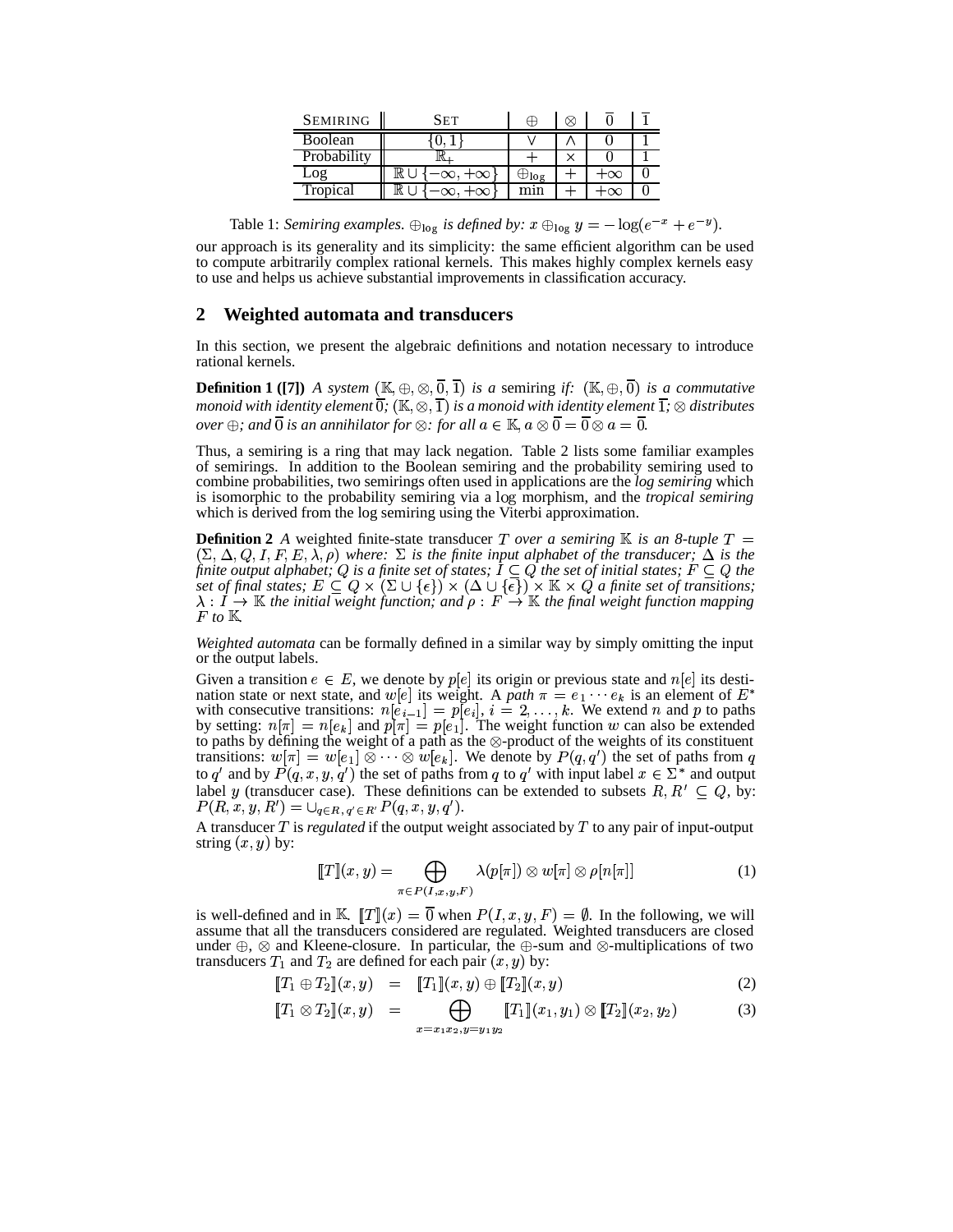## **3 Rational kernels**

This section introduces *rational kernels*, presents a general algorithm for computing them efficiently and describes several examples of rational kernels.

#### **3.1 Definition**

**Definition 3** A kernel K is rational if there exist a weighted transducer  $T =$  $(\Sigma, \Delta, Q, I, F, E, \lambda, \rho)$  over the semiring  $\mathbb K$  and a function  $\psi : \mathbb K \to \mathbb R$  such that for *all*  $x, y \in \Sigma^*$ :

$$
K(x, y) = \psi(\llbracket T \rrbracket(x, y))\tag{4}
$$

In general,  $\psi$  is an arbitrary function mapping K to R. In some cases, it may be desirable to assume that it is a semiring morphism as in Section 3.6. It is often the identity function when  $\mathbb{K} = \mathbb{R}$  and may be a projection when the semiring  $\mathbb{K}$  is the cross-product of  $\mathbb{R}$  and another semiring ( $\mathbb{K} = \mathbb{R} \times \mathbb{K}'$ ).

Rational kernels can be naturally extended to kernels over weighted automata. In the following, to simplify the presentation, we will restrict ourselves to the case of acyclic weighted automata which is the case of interest for our applications, but our results apply similarly to arbitrary weighted automata. Let  $A$  and  $B$  be two acyclic weighted automata over the semiring K, then  $K(A, B)$  is defined by:

$$
K(A, B) = \psi\left(\bigoplus_{x,y} [A][x] \otimes [T](x,y) \otimes [B](y)\right) \tag{5}
$$

More generally, the results mentioned in the following for strings apply all similarly to acyclic weighted automata. Since the set of weighted transducers over a semiring  $\mathbb K$  is also closed under  $\oplus$ -sum and  $\otimes$ -product [2, 3], it follows that rational kernels over a semiring K are closed under sum and product. We denote by  $K_1 + K_2$  the sum and by  $K_1 \times K_2$  the product of two rational kernels  $K_1$  and  $K_2$ . Let  $T_1$  and  $T_2$  be the associated transducers of these kernels, we have for example:

$$
(K_1 + K_2)(x, y) = \psi([[T_1 \oplus T_2)]|(x, y)) = K_1(x, y) + K_2(x, y)
$$
\n(6)

In learning techniques such as those based on SVMs, we are particularly interested in positive definite symmetric kernels, which guarantee the existence of a corresponding reproducing kernel Hilbert space. Not all rational kernels are positive definite symmetric but in the following sections we will describe some general classes of rational kernels that have this property.

Positive definite symmetric kernels can be used to construct other families of kernels that also meet these conditions  $[17]$ . *Polynomial kernels* of degree  $p$  are formed from the expression  $(K + a)<sup>p</sup>$ , and *Gaussian kernels* can be formed as  $\exp(-d^2/\sigma^2)$  with  $d^2(x,y) = K(x,x) + K(y,y) - 2K(x,y)$ . Since the class of symmetric positive definite kernels is closed under sum [1], the sum of two positive definite rational kernels is also a positive definite rational kernel.

In what follows, we will focus on the algorithm for computing rational kernels. The algorithm for computing  $K(x, y)$ , or  $K(A, B)$ , for any two acyclic weighted automata, is based on two general algorithms that we briefly present: composition of weighted transducers to combine A, T, and B, and a general shortest-distance algorithm in a semiring  $K$ to compute the  $\oplus$ -sum of the weights of the successful paths of the combined machine.

### **3.2 Composition of weighted transducers**

Composition is a fundamental operation on weighted transducers that can be used in many applications to create complex weighted transducers from simpler ones. Let  $\mathbb K$  be a commutative semiring and let  $T_1$  and  $T_2$  be two weighted transducers defined over  $\mathbb K$  such that the input alphabet of  $T_2$  coincides with the output alphabet of  $T_1$ . Then, the composition of  $T_1$  and  $T_2$  is a weighted transducer  $T_1 \circ T_2$  which, when it is regulated, is defined for all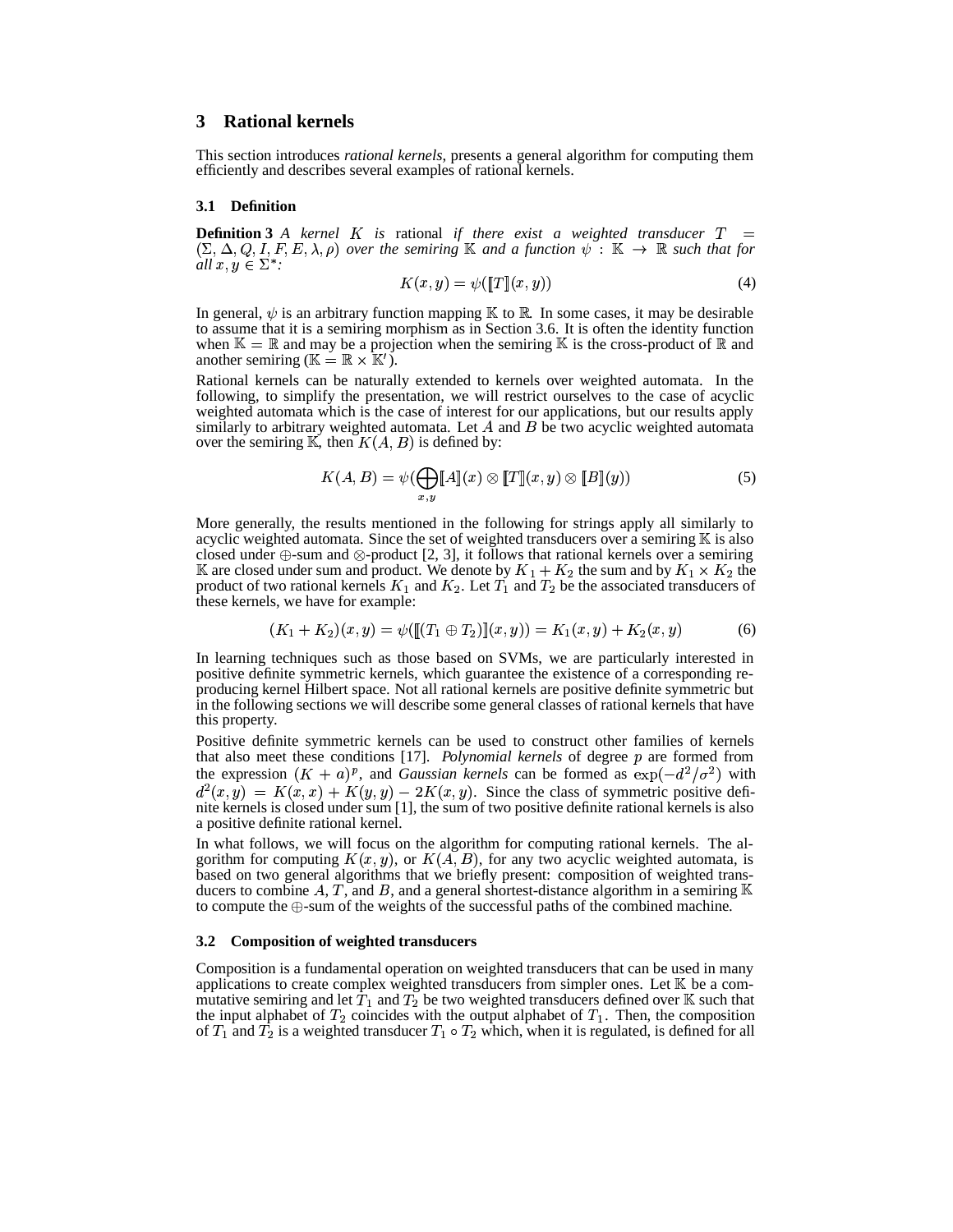

Figure 1: (a) Weighted transducer  $T_1$  over the log semiring. (b) Weighted transducer  $T_2$ *over the log semiring. (c) Construction of the result of composition*  $T_1 \circ T_2$ *. Initial states are represented by bold circles, final states by double circles. Inside each circle, the first number indicates the state number, the second, at final states only, the value of the final weight function*  $\rho$  *at that state. Arrows represent transitions and are labeled with symbols followed by their corresponding weight.*

 $x, y$  by [2, 3, 15, 7]:<sup>1</sup>

$$
\llbracket T_1 \circ T_2 \rrbracket(x, y) = \bigoplus_{z} \llbracket T_1 \rrbracket(x, z) \otimes \llbracket T_2 \rrbracket(z, y) \tag{7}
$$

Note that a transducer can be viewed as a matrix over a countable set  $\Sigma^* \times \Delta^*$  and composition as the corresponding matrix-multiplication. There exists a general and efficient composition algorithm for weighted transducers which takes advantage of the sparsity of the input transducers [14, 12]. States in the composition  $T_1 \circ T_2$  of two weighted transducers  $T_1$  and  $T_2$  are identified with pairs of a state of  $T_1$  and a state of  $T_2$ . Leaving aside transitions with  $\epsilon$  inputs or outputs, the following rule specifies how to compute a transition of  $T_1 \circ T_2$  from appropriate transitions of  $T_1$  and  $T_2$ <sup>2</sup>

$$
(q_1, a, b, w_1, q_2)
$$
 and  $(q'_1, b, c, w_2, q'_2) \implies ((q_1, q'_1), a, c, w_1 \otimes w_2, (q_2, q'_2))$  (8)

In the worst case, all transitions of  $T_1$  leaving a state  $q_1$  match all those of  $T_2$  leaving state  $q_1'$ , thus the space and time complexity of composition is quadratic:  $O((|Q_1|+|E_1|)(|Q_2|+$  $\mathbf{q}_1$ ,  $\mathbf{q}_2$ ,  $\mathbf{q}_3$ ,  $\mathbf{q}_4$ ,  $\mathbf{q}_5$ ,  $\mathbf{q}_6$ ,  $\mathbf{q}_7$ ,  $\mathbf{q}_8$ ,  $\mathbf{q}_9$ ,  $\mathbf{q}_9$ ,  $\mathbf{q}_9$ ,  $\mathbf{q}_9$ ,  $\mathbf{q}_9$ ,  $\mathbf{q}_9$ ,  $\mathbf{q}_9$ ,  $\mathbf{q}_9$ ,  $\mathbf{q}_9$ ,  $\mathbf{q}_9$ ,  $\mathbf{q}_9$ ,  $\mathbf{q}_9$ ,  $\bar{E}_2$   $\rangle$ ). Fig.(1) (a)-(c) illustrate the algorithm when applied to the transducers of Fig.(1) (a)-(b) defined over the log semiring. The *intersection* of two weighted automata is a special case of composition. It corresponds to the case where the input and output label of each transition are identical.

#### **3.3 Single-source shortest distance algorithm over a semiring**

Given a weighted automaton or transducer  $M$ , the *shortest-distance* from state  $q$  to the set of final states F is defined as the  $\oplus$ -sum of all the paths from q to F:

$$
d[q] = \bigoplus_{\pi \in P(q,F)} w[\pi] \otimes \rho[n[\pi]] \tag{9}
$$

when this sum is well-defined and in  $K$ , which is always the case when the semiring is  $k$ *closed* or when  $M$  is acyclic [11], the case of interest in what follows. There exists a general algorithm for computing the shortest-distance  $d[q]$  in linear time  $O(|Q| + (T_{\oplus} + T_{\otimes})|E|)$ , where  $T_{\oplus}$  denotes the maximum time to compute  $\oplus$  and  $T_{\otimes}$  the time to compute  $\otimes$  [11]. The algorithm is a generalization of Lawler's algorithm [8] to the case of an arbitrary semiring K. It is based on a generalized relaxation of the outgoing transitions of each state of  $M$  visited in reverse topological order [11].

<sup>1</sup>We use a *matrix notation* for the definition of composition as opposed to a *functional notation*. This is a deliberate choice motivated by an improved readability in many applications.

<sup>&</sup>lt;sup>2</sup>See [14, 12] for a detailed presentation of the algorithm including the use of a transducer filter for dealing with  $\epsilon$ -multiplicity in the case of non-idempotent semirings.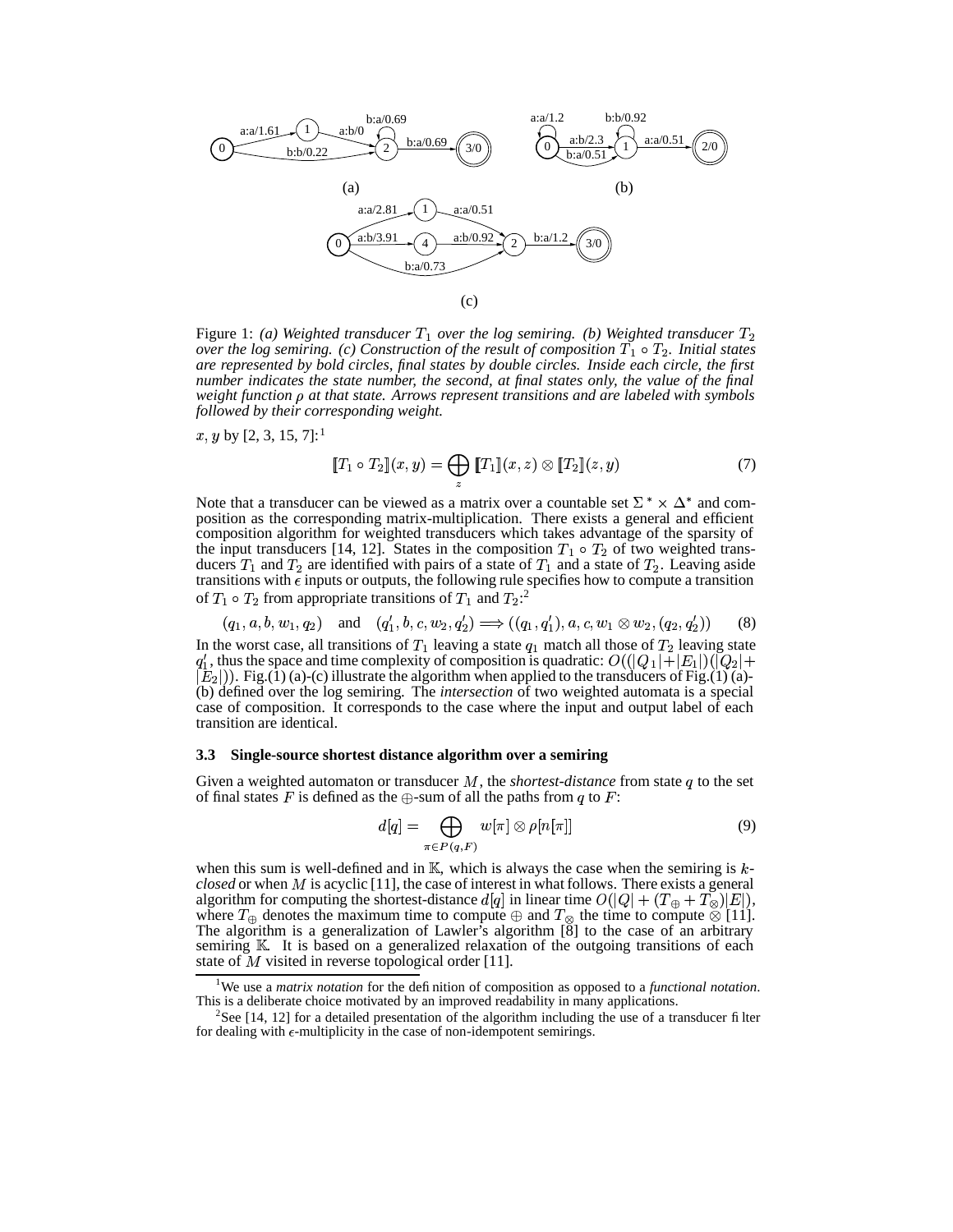

Figure 2: *Weighted transducers associated to two rational kernels. (a) Edit-distance kernel. (b) Gappy*  $N$ -gram count kernel, with  $N = 2$ .

### **3.4 Algorithm**

Let  $K$  be a rational kernel and let  $T$  be the associated weighted transducer. Let  $A$  and  $B$ be two acyclic weighted automata. A and B may represent just two strings  $x, y \in \Sigma^*$  or may be any other complex weighted acceptors. By definition of rational kernels (Eq.(5)) and the shortest-distance (Eq.(9)),  $K(A, B)$  can be computed by:

- 1. Constructing the acyclic composed transducer  $N = A \circ T \circ B$ .
- 2. Computing  $d[N]$ , the shortest-distance from the initial states of N to its final states using the shortest-distance algorithm described in the previous section.
- 3. Computing  $\psi(d[N])$ .

Thus, the total complexity of the algorithm is  $O(|T||A||B| + \Phi)$ , where |T|, |A|, and |B| denote respectively the size of T,  $\overline{A}$  and  $\overline{B}$  and  $\overline{\Phi}$  the worst case complexity of computing  $\psi(x), x \in \mathbb{K}$  If we assume that  $\Phi$  can be computed in constant time as in many applications, then the complexity of the computation of  $K(A, B)$  is quadratic with respect to A and B is:  $O(|T||A||B|)$ .

#### **3.5 Edit-distance kernels**

Recently, several kernels,*string kernels*, have been introduced in computational biology for input vectors representing biological sequences [4, 19]. String kernels are specific instances of rational kernels. Fig.(2) (a) shows the weighted transducer over the tropical semiring associated to a classical type of string kernel. The kernel corresponds to an edit-distance based on a symbol substitution with cost 1, deletion with cost 2, and insertion of cost . All classical edit-distances can be represented by weighted transducers over the tropical semiring [13, 10]. The kernel computation algorithm just described can be used to compute efficiently the edit-distance of two strings or two sets of strings represented by automata.<sup>3</sup>

### **3.6 Rational kernels of the type**  $T \circ T^{-1}$

There exists a general method for constructing a positive definite and symmetric rational kernel from a weighted transducer T when  $\psi : \mathbb{K} \to \mathbb{R}$  is a semiring morphism – this implies in particular that  $\mathbb K$  is commutative. Denote by  $T^{-1}$  the *inverse* of T, that is the transducer obtained from  $T$  by transposing the input and output labels of each transition. Then the composed transducer  $S = T \circ T^{-1}$  is symmetric and, when it is regulated, defines

<sup>&</sup>lt;sup>3</sup>We have proved and will present elsewhere a series of results related to kernels based on the notion of edit-distance. In particular, we have shown that the classical edit-distance  $d$  with equal costs for insertion, deletion and substitution is not *negative definite* [1] and that the Gaussian kernel  $\exp(-d)$  is not positive definite.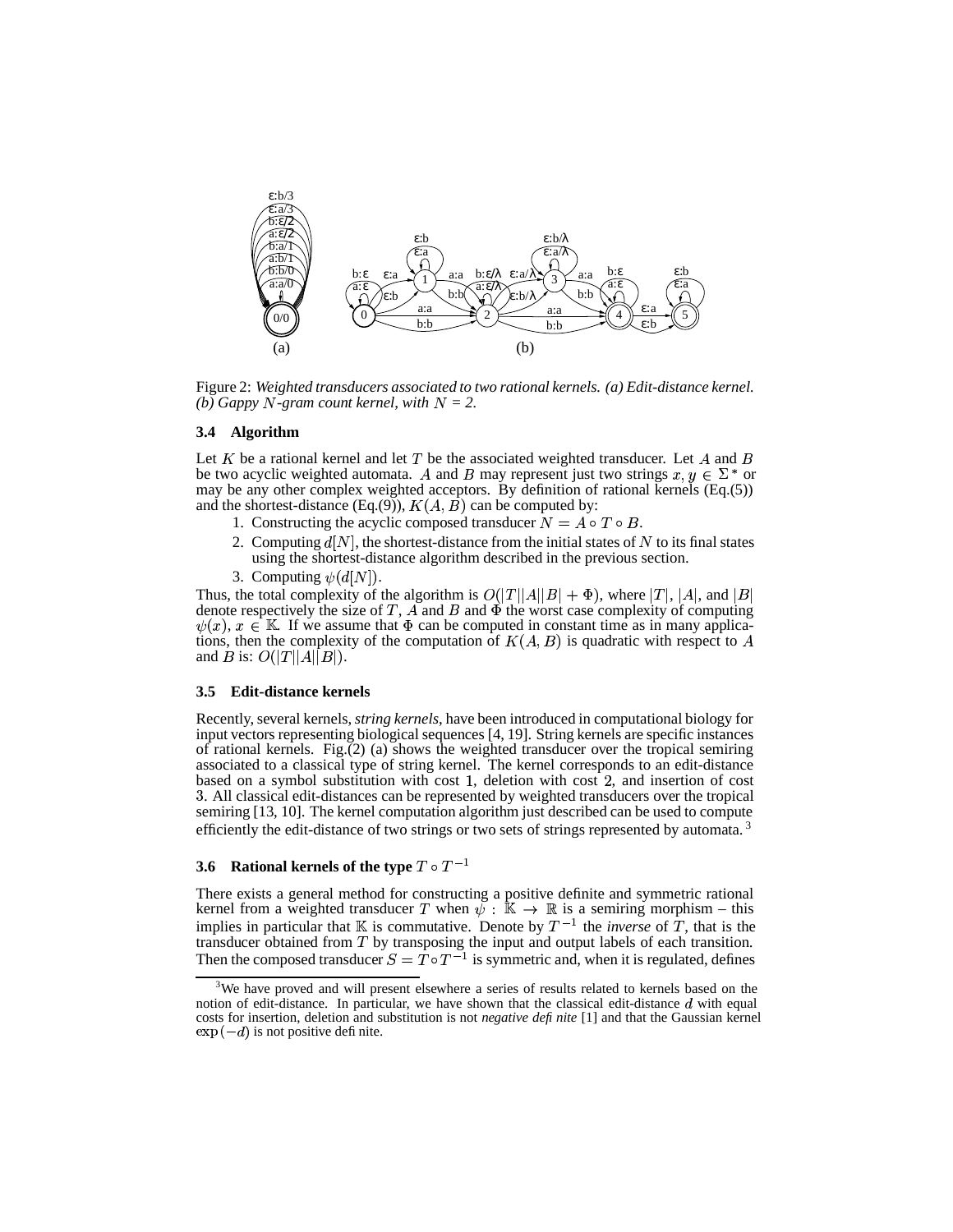a positive definite symmetric rational kernel K. Indeed, since  $\psi$  is a semiring morphism, by definition of composition:

$$
K(x,y) = \psi(\llbracket S \rrbracket(x,y)) = \sum_{z} \psi(\llbracket T \rrbracket(x,z)) \cdot \psi(\llbracket T \rrbracket(y,z))
$$

which shows that K is symmetric. For any non-negative integer n and for all  $x, y$  we define a symmetric kernel  $K_n$  by:

$$
K_n(x,y) = \sum_{|z| \leq n} \psi(\llbracket T \rrbracket(x,z)) \cdot \psi(\llbracket T \rrbracket(y,z))
$$

where the sum runs over all strings z of length less or equal to n. Let  $z_1, z_2, \ldots, z_m$ <br>be an arbitrary ordering of these strings. For any  $N \ge 1$  and any  $x_1, \ldots, x_N \in \Sigma^*$ , define the matrix M by:  $M_{ij} = K_n(x_i, x_j)$ . Then,  $M = AA^t$  with A defined by  $A_{ij} =$  $\psi(\llbracket T \rrbracket(x_i, z_i))$ . Thus, the eigenvalues of M are all non-negative, which implies that  $K_n$  is positive definite [1]. Since K is a point-wise limit of  $K_n$ ,  $K(x, y) = \lim_{n \to \infty} K_n(x, y)$ ,  $K$  is also definite positive [1].

## **4 Application to spoken-dialog classification**

Rational kernels can be used in a variety of applications ranging from computational biology to optical character recognition. This section singles out one specific application, that of topic classification applied to the output of a speech recognizer. We will show how the use of weighted transducers rationalizes the design and optimization of kernels. Simple equations and graphs replace complex diagrams and intricate algorithms often used for the definition and analysis of string kernels.

As mentioned in the introduction, the output of a speech recognition system associated to a speech utterance is a weighted automaton called a *word lattice* representing a set of alternative sentences and their respective probabilities based on the models used. Rational kernels help address both the problem of handling variable-length sentences and that of applying a classification algorithm to such distributions of alternatives.

The traditional solution to sentence classification is the "bag-of-words" approach used in information retrieval. Because of the very large dimension of the input space, the use of large-margin classifiers such as SVMs [6] and AdaBoost [16] was found to be appropriate in such applications.

One approach adopted in various recent studies to measure the topic-similarity of two sentences consists of counting their common *non-contiguous N-grams*, i.e., their common substrings of  $N$  words with possible insertions. These  $N$ -grams can be extracted explicitly from each sentence [16] or matched implicitly through a string kernel [9]. We will show that such kernels are rational and will describe how they can be easily constructed and computed using the general algorithms given in the previous section. More generally, we will show how rational kernels can be used to compute the expected counts of common non-contiguous  $N$ -grams of two weighted automata and thus define the topic-similarity of two lattices. This will demonstrate the simplicity, power, and flexibility of our framework for the design of kernels.

#### **4.1** Application of  $T \circ T^{-1}$  kernels

Consider a word lattice  $L$  over the probability semiring.  $L$  can be viewed as a probability distribution  $P_L$  over all strings  $s \in \Sigma^*$ . The expected count or number of occurrences of an N-gram sequence x in a string s for the probability distribution  $P_L$  is:  $\sum_s P_L(s)|s|_x$ , where  $|s|_x$  denotes the number of occurrences of x in s. It is easy to construct a weighted transducer  $T_N$  that outputs the set of N-grams of an input lattice with their corresponding expected counts. Fig.(3) (a) shows that transducer, when the alphabet is reduced to A  $=\{a, b\}$  and  $N=2$ . Similarly, the transducer  $T_{N,\lambda}$  of Fig.(3) (b) can be used to output non-contiguous or gappy  $N$ -grams with their expected counts.<sup>4</sup> Long gaps are penalized

<sup>&</sup>lt;sup>4</sup>The transducers shown in the figures of this section are all defined over the probability semiring, thus a transition corresponding to a gap in  $T_{N,\lambda}$  is weighted by  $\lambda$ .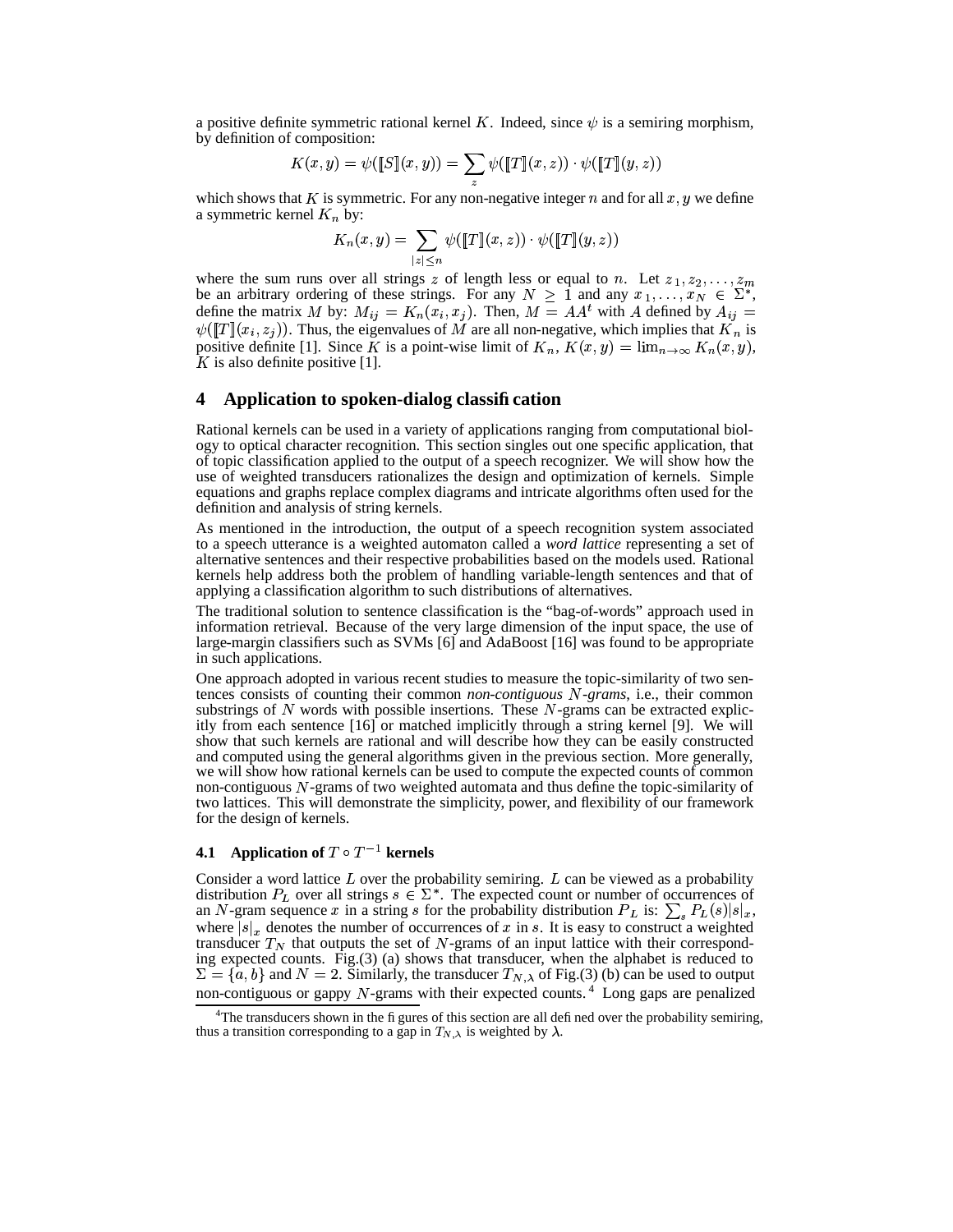

Figure 3: *N*-gram transducers ( $N = 2$ ) defined over the probability semiring. (a) Bigram *counter transducer*  $T_2$ *. (b) Gappy bigram counter*  $T_{2,\lambda}$ *.* 

with a decay factor  $0 < \lambda \leq 1$ : a gap of length m reduces the count by  $\lambda^m$ . A transducer counting variable-length  $N$ -grams is obtained by simply taking the sum of these transducers:  $T_{\leq N,\lambda} = \sum_{n \leq N} T_{n,\lambda}$ .

In the remaining of this section, we will omit the subscript  $N$  and  $\lambda$  since our results are independent of the choice of these parameters. Thus the topic-similarity of two strings or lattices  $X$  and  $Y$  based on the expected counts of theirs common substrings is given by:

$$
K(X,Y) = d[X \circ (T \circ T^{-1}) \circ Y]
$$
\n<sup>(10)</sup>

The kernel  $K$  is of the type studied in section 3.6 and thus is symmetric and positive definite.

#### **4.2 Computation**

The specific form of the kernel  $K$  and the associativity of composition provide us with several alternatives for computing  $K$ .

General algorithm. We can use the general algorithm described in Section 3.4 to compute K by precomputing the transducer  $T \circ T^{-1}$ . Fig.(2)(b) shows the result of that composition in the case of gappy bigrams. Using that algorithm, the complexity of the computation of the kernel  $K(\overline{X}, \overline{Y})$  as described in the previous section is quadratic  $O(|X| |Y|)$ . This particular example has been treated by *ad hoc* algorithms with a similar complexity, but that only work with strings [9, 5] and not with weighted automata or lattices.

**Other factoring.** Thanks to the associativity of composition, we can consider a different factoring of the composition cascade defining  $K$ :

$$
K(X, Y) = d[(X \circ T) \circ (T^{-1} \circ Y)]
$$
\n(11)

This factoring suggests computing  $X \circ T$  and  $T^{-1} \circ Y$  first and then composing the resulting transducers rather than constructing  $T \circ T^{-1}$ . The choice between the two methods does not affect the overall time complexity of the algorithm, but in practice one method may be preferable over the other. We are showing elsewhere that in the specific case of the counting transducers such as those described in previous sections, the kernel computation can in fact be performed in linear time, that is in  $O(|X| + |Y|)$ , in particular by using the notion of *failure functions*.

#### **4.3 Experimental results**

We used the  $T \circ T^{-1}$ -type kernel with SVMs for call-classification in the spoken language understanding (SLU) component of the AT&T *How May I Help You* natural dialog system. In this system, users ask questions about their bill or calling plans and the objective is to assign a class to each question out of a finite set of 38 classes made of call-types and named entities such as *Billing Services*, or *Calling Plans*.

In our experiments, we used 7,449 utterances as our training data and 2,228 utterances as our test data. The feature space corresponding to our lattice kernel is that of all possible trigrams over a vocabulary of 5,405 words. Training required just a few minutes on a single processor of a 1GHz Intel Pentium processor Linux cluster with 2GB of memory and 256 KB cache. The implementation took only about a few hours and was entirely based on